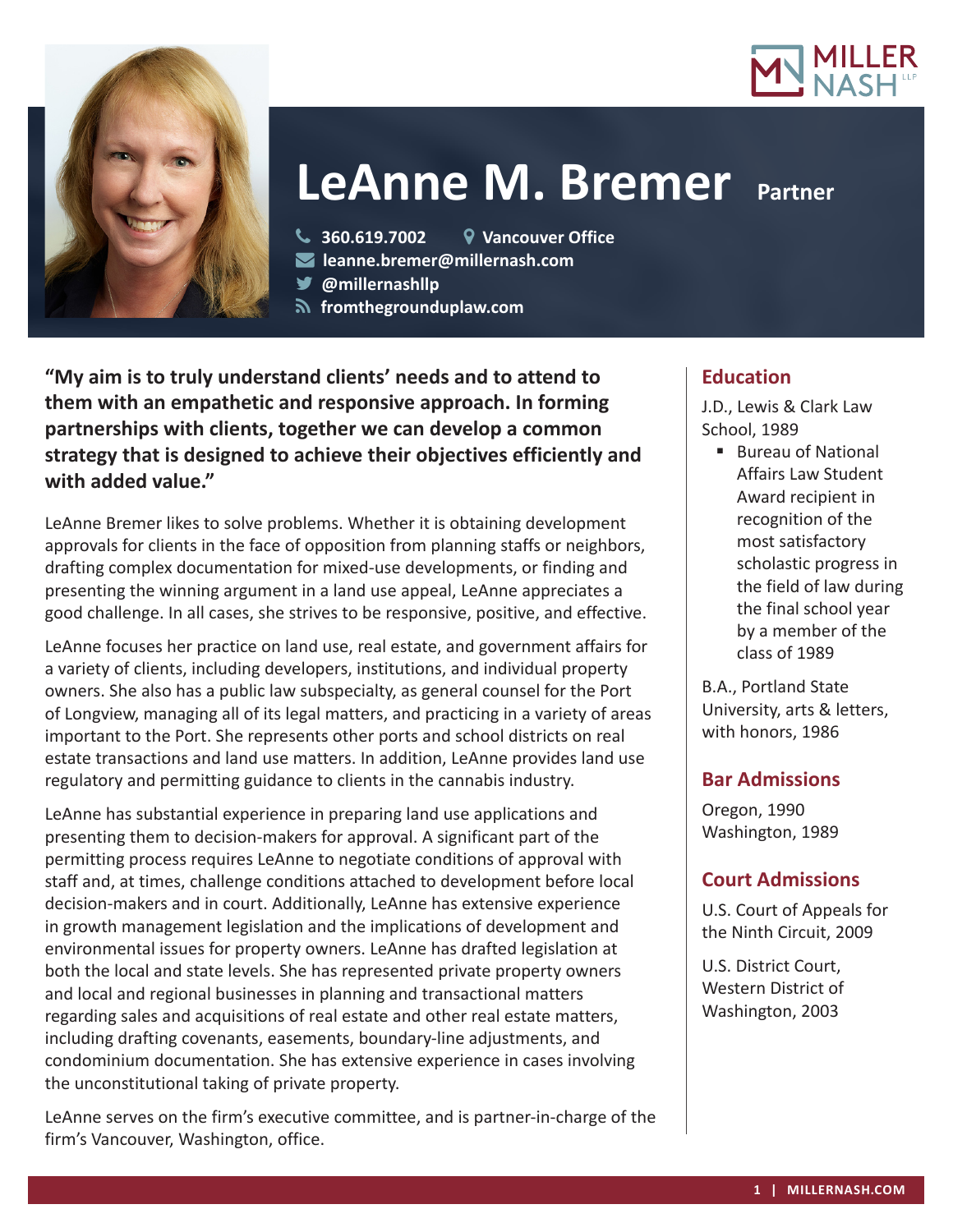

## **Professional Activities**

- Miller Nash, Executive Committee member, 2010-2012, 2018-present
- Clark County Bar Association, member
- Washington State Bar Association
	- Environmental and Land Use Section, Executive Committee member, 2016-2020
- Oregon State Bar, Real Estate and Land Use Section, member
- Washington Women Lawyers, St. Helens Chapter, member

## **Civic Activities**

- **Educational Service District 112, board member**
- Clark College Foundation
	- Chair, 2021-present
	- Vice chair, 2019-2021
	- Board member, 2017-present
- Greater Vancouver Chamber of Commerce, board member
- Humane Society for Southwest Washington
	- Chair, 2021-present
	- Board member, 2011-present
	- Vice chair, 2019-2020
- **Free Clinic of Southwest Washington, past board member and Executive Committee member**
- Columbia River Economic Development Council (CREDC)
	- Past board member, 2013-2019
	- Public Policy Committee, past member
- Council for the Homeless, past board member
- YWCA-Clark County, past board member, 2006-2011

## **Representative Experience**

#### **Public Projects**

- *Port Representation*
	- Provides general counsel services to Port of Longview, which involves providing and managing a variety of legal services related to real estate leasing and development, infrastructure needs, environmental cleanup and permitting, procurement contracts, open public meetings laws, public records requests, and the review, drafting and negotiating of a variety of contracts with agencies, tenants, and other parties.
	- Represents other Washington ports on land use permitting and real estate matters, as well as development of zoning ordinances and regulatory documents.
- *Local School Districts.* Representing a number of Washington K-12 school districts on land use permitting and real estate transactions.
- *Transportation Cooperative.* Assisted in purchase of land for transportation cooperative composed of public agencies.
- *Interlocal Agreements.* Drafting numerous interlocal agreements among public agencies for joint projects or services.

#### **Land Use**

 *Gorge Regulations.* Challenged the U.S. Forest Service's refusal to allow for a minor boundary line adjustment of two parcels in the Columbia River Gorge National Scenic Area in GLW Ventures, LLC v. Department of Agriculture in federal court and before the Gorge Commission.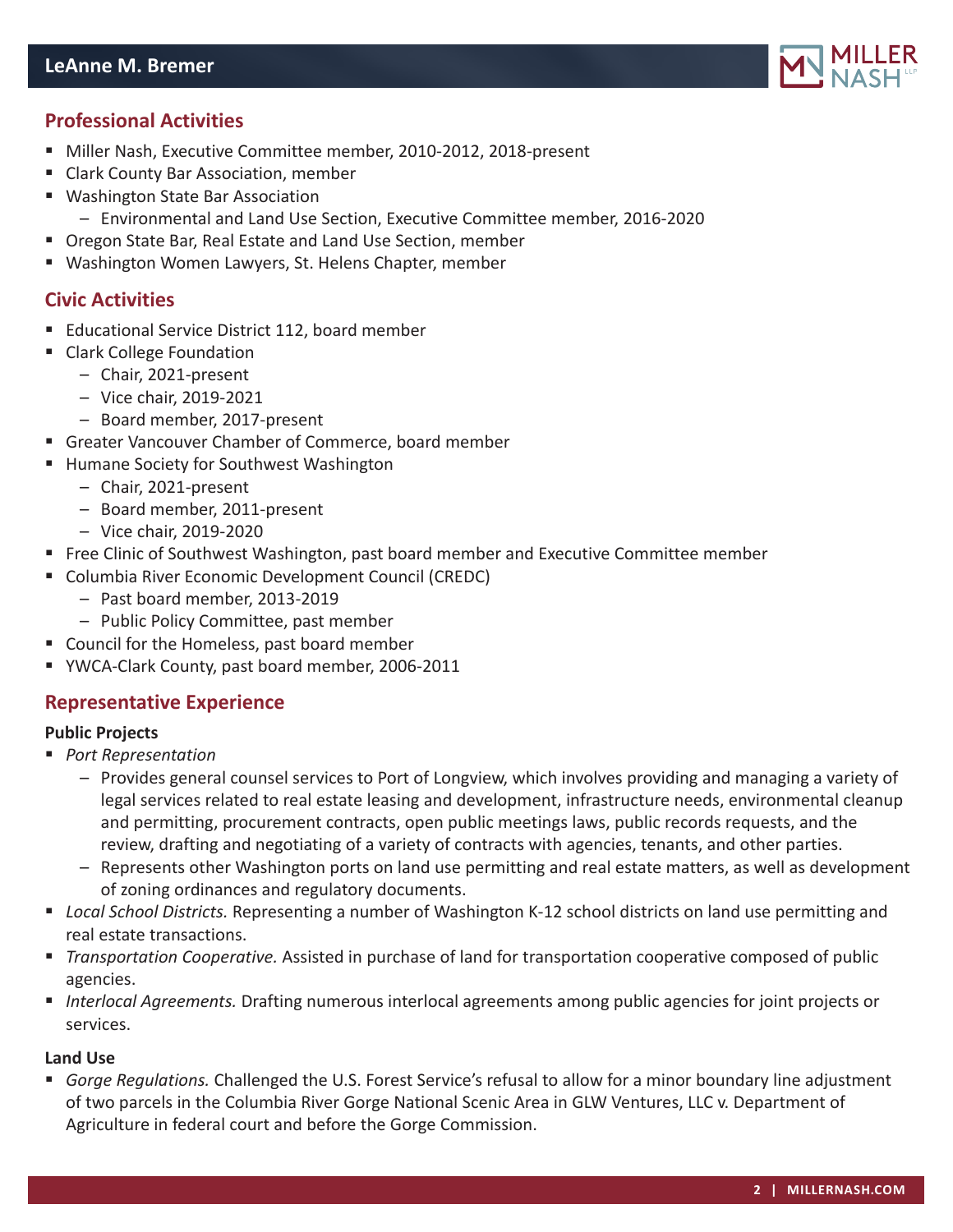

- *Shoreline Permitting.* Successfully challenged the designation of Mill Pond as a regulated water body under the Shoreline Management Act before the Shoreline Hearings Board in Camaslakeland, LLC v. the Department of Ecology. Assisted other clients in obtaining shoreline permits or challenging conditions attached to shoreline permits.
- *Development Agreements.* Drafted and negotiated many development agreements, covenants, and other contracts to facilitate new or revised development proposals for private and public projects.
- *Land Use Hearings and Administrative Appeals.* Present projects to hearings examiners and local, regional, and state land use boards, and at times, when necessary, defend projects in courts.
- *Land Use Permitting.* Prepared, negotiated with staff, and obtained approval for all types of land use applications: comprehensive plan amendments, rezones, conditional use permits, site plan review applications, subdivisions, short plats, shoreline permits, development agreements, planning director interpretations, temporary use permits, habitat permits, and wetland permits.
- *Legal Lot Determinations.* Won several contentious appeals for clients in which jurisdictions have denied the clients historic, buildable lots.
- *Vested Rights.* Assisted many clients in preserving vested rights for development projects and their immunity from later-enacted land use control ordinances.

#### **Land Use Appeals—Judicial**

- *Simon's Way Development Inc. v. Clark County.* Prevailed in challenging Clark County's impermissible attempt to regulate a Class III forest road approved by the Department of Natural Resources at the Washington Court of Appeals, Division II.
- *Benchmark v. City of Battle Ground.* The Supreme Court ruled that the city's requirement for a developer to improve street frontage was unlawful. The key in that case was the fact that the developer would put few trips on the street that the city was requiring the developer to improve. The required connection between an impact of the development and the need for the public improvement was lacking.
- *Habitat Watch v. Skagit County.* The Washington Supreme Court ruled that an environmental group's challenge to golf course project was untimely under the Land Use Petition Act. The court found that not only did the environmental group not file an appeal in time after learning the project was going forward, but that filing a motion for reconsideration with the county, instead of court, was the wrong venue in which to challenge the permit.
- *Isla Verde v. City of Camas.* The Washington Supreme Court ruled that the city's requirement for a developer to set aside 30 percent of its land as open space as a condition of subdivision approval was unlawful. The court resolved an important issue that had yet to be firmly determined in prior cases: that a Washington statute, RCW 82.020.020, prohibits governments from requiring developers to pay fee, dedicate land, or make an improvement as a condition of a permit unless the condition directly mitigates an impact of the development. The court stated this statute applied even though the city would not take title to the open space.

#### **Real Estate**

- *Real Property Tax Appeals.* Successfully challenged county's assessment of back taxes, penalties and interest for alleged removal of property from the open space program in GG One, Inc. v. Clark County. The Board of Equalization found that the property conveyed to the county for wetland and storm water purposes was still open space and that the property owner was entitled to a tax refund.
- *Condominium Projects*
	- Prepared condominium documentation for a four-tower mixed-use development with an underground public parking garage, commercial and office space, apartments, and nested residential condominium units.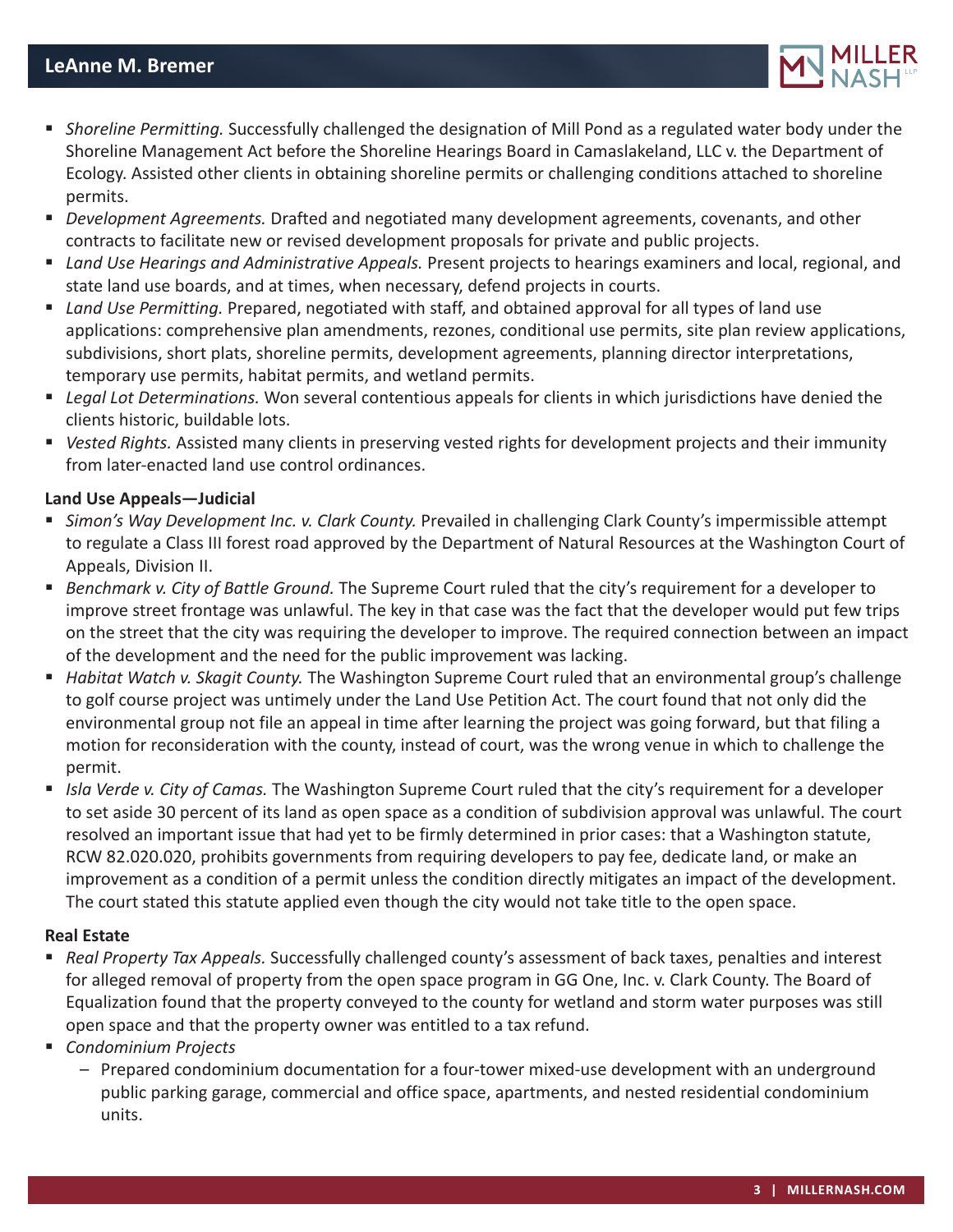

- Prepared condominium documentation for several office, commercial, and industrial buildings in Washington and Oregon.
- Converted several apartment buildings and duplexes into condominiums.
- *Mixed-Use Development.* Ongoing representation for a developer of a mixed-use business park, consisting of a 374-acre master planned development for industrial use and office, retail, and residential space.
- *Office Development.* Assisted clients in developing sites in Clark County, Washington, for a medical clinic, professional office buildings, and retail businesses.
- *Real Estate Sales.* Assisted major company as local counsel in reviewing a purchase and sale agreement, lease, and other real estate documentation involved in the sale of its campus.
- *Office Leasing.* Developed form lease and assisted in negotiating leases with tenants on behalf of downtown Seattle building owner.
- *Zoning and Comprehensive Plan Amendments.* Represented clients in changes to zoning and comprehensive plan amendments, including advocating for property to be included in urban growth area.
- *Energy Projects*
	- Assisted client in obtaining land use approval for biomass facility.
	- Represented energy client contesting requirement for environmental impact statement.
	- Assisted client in shoreline permitting and environmental review for expanded energy project in Anacortes, Washington.
	- Represented fuel industry in commenting on proposed local legislation regulating industry.
- *Homeowners Association Documentation.* Drafted numerous CC&Rs, articles of incorporation, bylaws, public offering statements, and other documents for developer clients consistent with the Washington Uniform Common Interest Ownership Act.
- *Purchase and Sale Agreement*. Negotiated a purchase and sale agreement for the sale of 200 acres of a soonto-be former dairy farm in Camas, Washington.

#### **Legislation, Ballots & Lobbying**

- Drafted and advocated for local or state legislative amendments on behalf of clients or as volunteer member of committees to ensure good planning rules and regulations. Examples include proposed amendments to expand funding options for transportation benefit districts, to allow a school district partially located in a non-Growth Management Act county to collect impact fees, and to provide for a property tax exemption for school or college foundations.
- **Drafted ballot measure for light rail vote.**
- **Drafted ballot measure for school district asking for advisory vote on whether school district should charge and** collect school impact fees.
- Assisted in drafting Employment Mixed Use Overlay ordinance in Ridgefield, Washington.

#### **Cannabis Business Projects**

- Secured regulatory exemption from shoreline management rules for cannabis business as a non-agricultural use.
- Advised clients on whether cannabis business met local zoning regulations.
- Obtained zoning amendment to allow cannabis business in commercial zone.

## **Publications**

- "Whole New Bodies of Law," *Vancouver Business Journal*, interview (Mar. 2020)
- "That Was Fast! 2017 Washington Legislature Proposes Bills Responding to the Hirst Decision," Miller Nash Graham & Dunn, *From the Ground Up* (Jan. 2017)